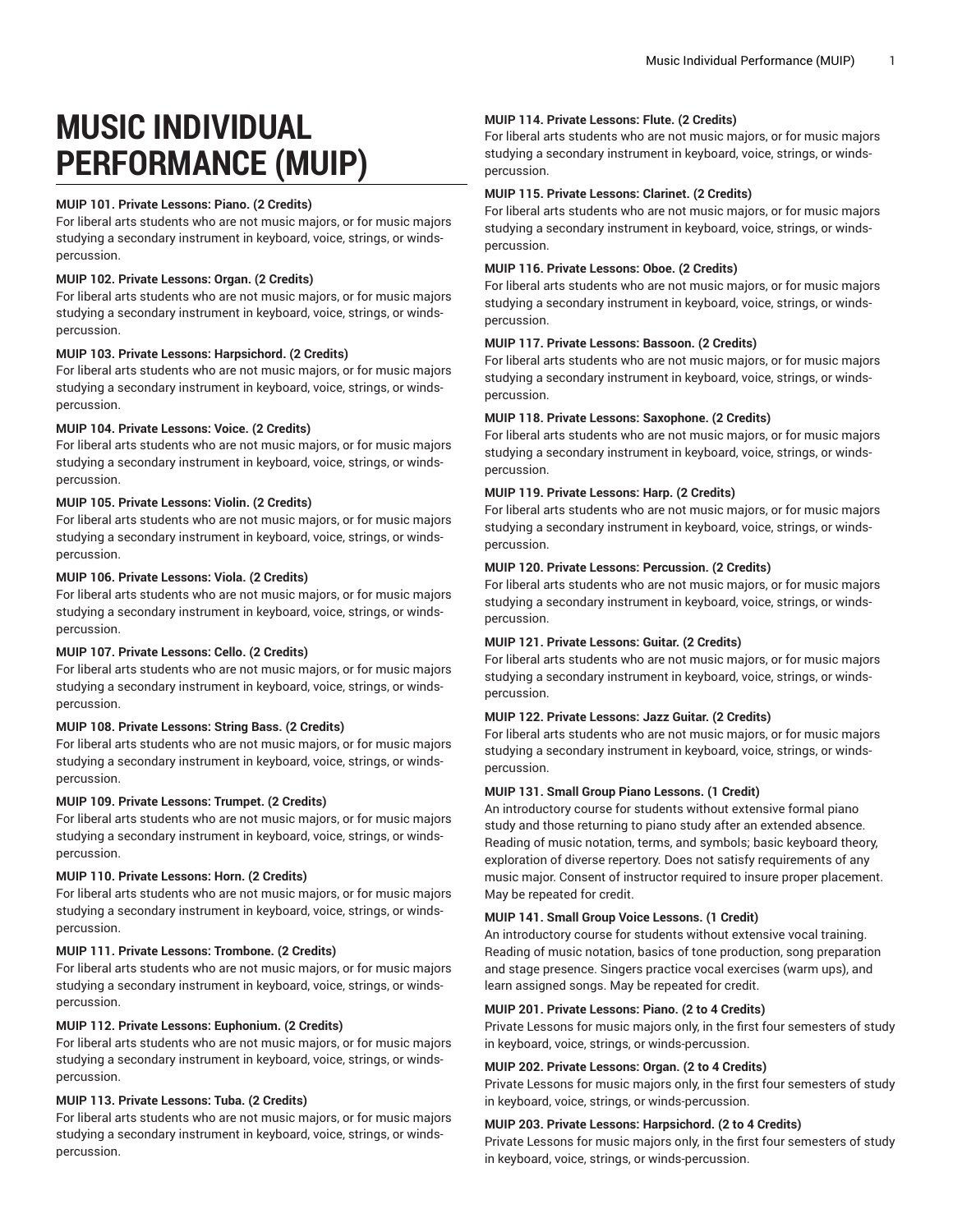#### **MUIP 204. Private Lessons: Voice. (2 to 4 Credits)**

Private Lessons for music majors only, in the first four semesters of study in keyboard, voice, strings, or winds-percussion.

**MUIP 205. Private Lessons: Violin. (2 to 4 Credits)** Private Lessons for music majors only, in the first four semesters of study in keyboard, voice, strings, or winds-percussion.

#### **MUIP 206. Private Lessons: Viola. (2 to 4 Credits)**

Private Lessons for music majors only, in the first four semesters of study in keyboard, voice, strings, or winds-percussion.

#### **MUIP 207. Private Lessons: Cello. (2 to 4 Credits)**

Private Lessons for music majors only, in the first four semesters of study in keyboard, voice, strings, or winds-percussion.

#### **MUIP 208. Private Lessons: String Bass. (2 to 4 Credits)**

Private Lessons for music majors only, in the first four semesters of study in keyboard, voice, strings, or winds-percussion.

## **MUIP 209. Private Lessons: Trumpet. (2 to 4 Credits)**

Private Lessons for music majors only, in the first four semesters of study in keyboard, voice, strings, or winds-percussion.

#### **MUIP 210. Private Lessons: French Horn. (2 to 4 Credits)**

Private Lessons for music majors only, in the first four semesters of study in keyboard, voice, strings, or winds-percussion.

## **MUIP 211. Private Lessons: Trombone. (2 to 4 Credits)**

Private Lessons for music majors only, in the first four semesters of study in keyboard, voice, strings, or winds-percussion.

#### **MUIP 212. Private Lessons: Euphonium. (2 to 4 Credits)**

Private Lessons for music majors only, in the first four semesters of study in keyboard, voice, strings, or winds-percussion.

#### **MUIP 213. Private Lessons: Tuba. (2 to 4 Credits)**

Private Lessons for music majors only, in the first four semesters of study in keyboard, voice, strings, or winds-percussion.

#### **MUIP 214. Private Lessons: Flute. (2 to 4 Credits)**

Private Lessons for music majors only, in the first four semesters of study in keyboard, voice, strings, or winds-percussion.

## **MUIP 215. Private Lessons: Clarinet. (2 to 4 Credits)**

Private Lessons for music majors only, in the first four semesters of study in keyboard, voice, strings, or winds-percussion.

## **MUIP 216. Private Lessons: Oboe. (2 to 4 Credits)**

Private Lessons for music majors only, in the first four semesters of study in keyboard, voice, strings, or winds-percussion.

#### **MUIP 217. Private Lessons: Bassoon. (2 to 4 Credits)**

Private Lessons for music majors only, in the first four semesters of study in keyboard, voice, strings, or winds-percussion.

#### **MUIP 218. Private Lessons: Saxophone. (2 to 4 Credits)**

Private Lessons for music majors only, in the first four semesters of study in keyboard, voice, strings, or winds-percussion.

## **MUIP 219. Private Lessons: Harp. (2 to 4 Credits)**

Private Lessons for music majors only, in the first four semesters of study in keyboard, voice, strings, or winds-percussion.

## **MUIP 220. Private Lessons: Percussion. (2 to 4 Credits)**

Private Lessons for music majors only, in the first four semesters of study in keyboard, voice, strings, or winds-percussion.

## **MUIP 221. Private Lessons; Guitar. (2 to 4 Credits)**

Private Lessons for music majors only, in the first four semesters of study in keyboard, voice, strings, or winds-percussion.

## **MUIP 222. Private Lessons: Jazz Guitar. (2 to 4 Credits)**

Private Lessons for music majors only, in the first four semesters of study in keyboard, voice, strings, or winds-percussion.

## **MUIP 223. Class Piano I. (2 Credits)**

Limited to music majors with minimal or no keyboard background needing to meet basic piano proficiency requirements.

**MUIP 224. Class Piano II. (2 Credits)** Continuation of Class Piano I. Prerequisite: MUIP 223 or proficiency.

**MUIP 225. Class Piano III. (2 Credits)** Continuation of Class Piano II. Prerequisite: MUIP 224 or proficiency.

**MUIP 226. Class Piano IV. (2 Credits)** Continuation of Class Piano III. Prerequisite: MUIP 225 or proficiency.

#### **MUIP 227. Class Piano V. (2 Credits)**

Designed for music majors with previous background in piano who need assistance to meet basic piano requirements. Particular emphasis on technical development through study of scales, arpeggios, and chords; study of harmonization, reading, and performance also included. Prerequisite: MUIP 226 or proficiency.

#### **MUIP 232. Collaborative Vocal Coaching. (2 Credits)**

Established teams of singers and pianists receive in-depth training in practice, rehearsal and performance techniques, with emphasis on style, interpretation and collaboration. May be repeated.

### **MUIP 261. Early Keyboard Lessons. (2 Credits)**

Private lessons for pianists and others on a variety of historic keyboard instruments, including Harpsichord, Clavichord, Portative Organ, and Grand Organ. Prerequisite: Instructor Permission.

#### **MUIP 328. Organ Improvisation. (2 Credits)**

Private organ lessons focusing on the art of classical improvisation. May be repeated.

## **MUIP 394. Junior Recital. (0 Credits)**

Presentation of a required degree recital as set forth in the Conservatory handbook. Required for the junior performance major. Graded pass/fail. Offered Fall and Spring with permission of instructor.

## **MUIP 401. Private Lessons: Piano. (2 to 4 Credits)**

For upper division music majors only, in the final four semesters of study in keyboard, voice, strings, or winds-percussion.

#### **MUIP 402. Private Lessons: Organ. (2 to 4 Credits)**

For upper division music majors only, in the final four semesters of study in keyboard, voice, strings, or winds-percussion.

#### **MUIP 403. Private Lessons: Harpsichord. (2 to 4 Credits)**

For upper division music majors only, in the final four semesters of study in keyboard, voice, strings, or winds-percussion.

## **MUIP 404. Private Lessons: Voice. (2 to 4 Credits)**

For upper division music majors only, in the final four semesters of study in keyboard, voice, strings, or winds-percussion.

#### **MUIP 405. Private Lessons: Violin. (2 to 4 Credits)**

For upper division music majors only, in the final four semesters of study in keyboard, voice, strings, or winds-percussion.

#### **MUIP 406. Private Lessons: Viola. (2 to 4 Credits)**

For upper division music majors only, in the final four semesters of study in keyboard, voice, strings, or winds-percussion.

#### **MUIP 407. Private Lessons: Cello. (2 to 4 Credits)**

For upper division music majors only, in the final four semesters of study in keyboard, voice, strings, or winds-percussion.